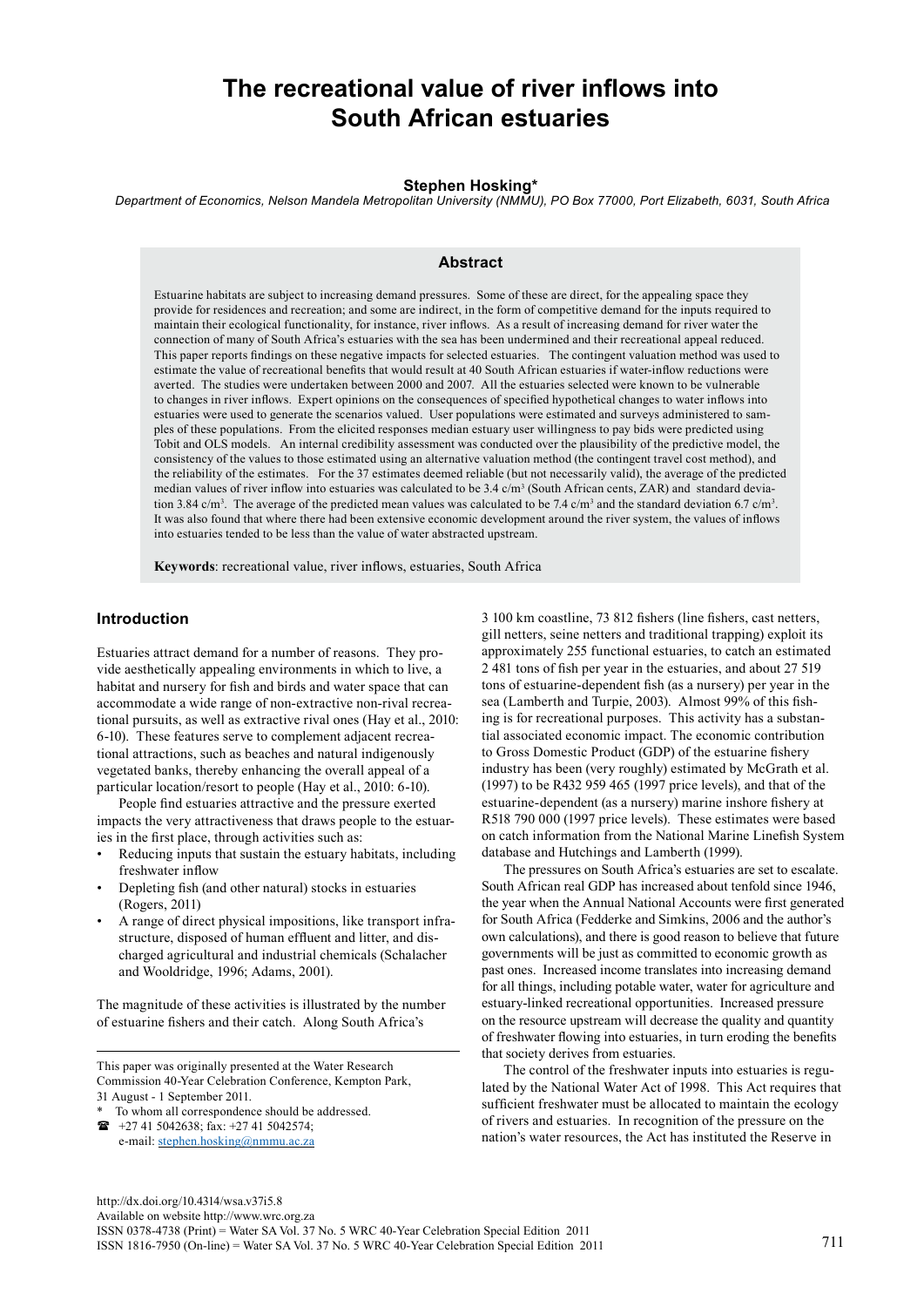order to protect ecosystem functioning and the benefits that ecosystems deliver to people. However, the 1998 National Water Act, when viewed in isolation, does not address the real challenges confronting South African estuaries - escalating population and demand pressure. 'Turning back the clock' to restore estuarine ecological functionality to a pristine state may be possible in isolated cases, but is not a feasible management objective for the majority of South African estuaries. The major challenge confronting the managers of South Africa's estuaries and public policy is resolving the trade-offs between the competing demand for the ecosystem services provided by estuaries. This challenge is recognised in a Classification System that assigns a management class to the resource, with Class I being minimally used and Class III being heavily used.

Meeting the challenge requires guidance to be provided on striking the right balance between different demand interests, for instance:

- Between demand for upstream abstraction of river flows before they reach the estuaries, and demand for ecologically functional estuarine habitats for bait, fish, birds and mangroves
- Between the demand to dispose of human and industrial effluent into water that enters estuaries, and demand for recreational use of these estuaries
- Between short-run extractive recreational and subsistence demand for the fish, bait and mangroves in the estuary, and their long-run supply, also known as sustainability (Lamberth and Turpie, 2003)
- Between demand for public spending on service-provision enhancement of the recreational appeal of the estuary (providing public (open) access to estuary and its attractions, changing and ablution facilities and safety in and out of the water) and demand for public spending on other services (housing, health, roads and so on)
- Between the demand for access to the estuary space among the population of boat owners and the demand for use of the estuary space by other categories of users (like shore-based fishers, residents and owners of other craft)
- Between the demand by residents for exclusive access rights to the estuary and its banks and the demand by visitors for open access

Economics claims to be able to inform public management on the right balance with respect to a number of these competing or conflicting demands (Lamberth and Turpie, 2003; Field and Field, 2004), provided that it has sufficient information about the relevant resources. Often there is insufficient or inadequate information available, leading to highly qualified guidance being offered. For instance, with respect to demand conflict over extractive recreational fishing activity, Lamberth and Turpie (2003) deduce that 14 of the 80 utilised estuary-associated species are overexploited and six of these in a collapsed state, but point out that their deduction is based on inadequate information about most of the 80 fish species.

Building on the Lamberth and Turpie (2003) call for economic values to guide the management of estuaries, this paper explores the claim that economics can provide insight into the balance between human demand for abstraction of river inflows into estuaries and the human demand for healthy estuary habitats for fish, birds, bait and mangroves. The findings reported and discussed are recreational values of freshwater inflows into 40 South African estuaries estimated between 2000 and 2007. The values were generated using the contingent valuation method (CVM).

Details of the application of the method are not discussed in this paper, as they have already been adequately covered in other papers. For instance, on the way this method was applied at individual estuaries see Hosking and Du Preez (2004), Hosking (2007) and Sale et al. (2009), and on the way the validation tests were generated see Du Preez and Hosking (2010).

## **Freshwater deprivation and estuary ecological functionality**

Being last in the queue for freshwater supply, estuaries have borne the brunt of the consequence of freshwater scarcity in South Africa (Whitfield and Wooldridge, 1994), and so 'find themselves in the eye of a very complex storm' of competition for freshwater (Hay et al., 2010). The storm has its roots in the increased demand for potable water, water for agriculture and forestry expansion and by-products, and has taken the form of reduced natural freshwater inflow into South Africa's river systems (Hosking, 2010). As a result, the ecological functionality of these river systems, estuaries in particular, has been undermined (Schalacher and Wooldridge, 1996; Adams, 2001). The negative ecological impact on estuaries has had the knockon effect of compromising their recreational appeal to specific classes of users, like fishers, thereby undermining their recreational value (Whitfield and Wooldridge, 1994). In the nomenclature of economics, a trade-off has emerged between the demand to abstract river flows and the demand for recreational services in estuaries that are linked to the recreational service provided by the estuary. Economics can provide guidance on what would be an efficient trade-off by estimating the value of the marginal unit of water abstracted from a river and the value of the marginal unit of water allowed to flow into estuaries and comparing these 2 values (Hosking, 2008).

## **The determination of an efficient inflow of water into an estuary**

When adequately applied, CVM is an acceptable method for generating the value of the inflow into an estuary (Hosking and Du Preez, 2004; Hosking, 2007). An extensive set of guidelines have to be adhered to in order to meet this criterion (Arrow et al., 1993; Videira et al., 2007).

Where these willingness to pay values exceed the value of the water abstracted upstream of the estuary it is efficient to allow the water to flow into the estuary (Hosking, 2008). The values of water are not static, but continually change as relative scarcity and demand change. For this reason, these values need to be updated for them to remain relevant. The group of users who were selected to elicit their willingness to pay (WTP) for a hypothetical project to prevent the reduction in river inflow into the estuary, were mainly direct recreational users, but also included some passive users (residents and visitors). In order to make the scenario valued as relevant as possible for the participants, they were presented with a set of changes that were deemed realistic by a panel of estuarine experts. The scenario was not generated (predicted) with reference to models such as the Estuarine Systems Model or Estuarine Ecosystem Evaluation Model or any other linked system modelling the consequences for estuaries of upstream abstraction (Slinger, 2000), but many of the contributors to these modelling exercises also played a role in determining the scenarios. The scenarios were generated from 2 sets of forecasts. The first was a forecast of changes in riverwater inflows during the forthcoming 2 decades into selected South African estuaries generated by the Department of Water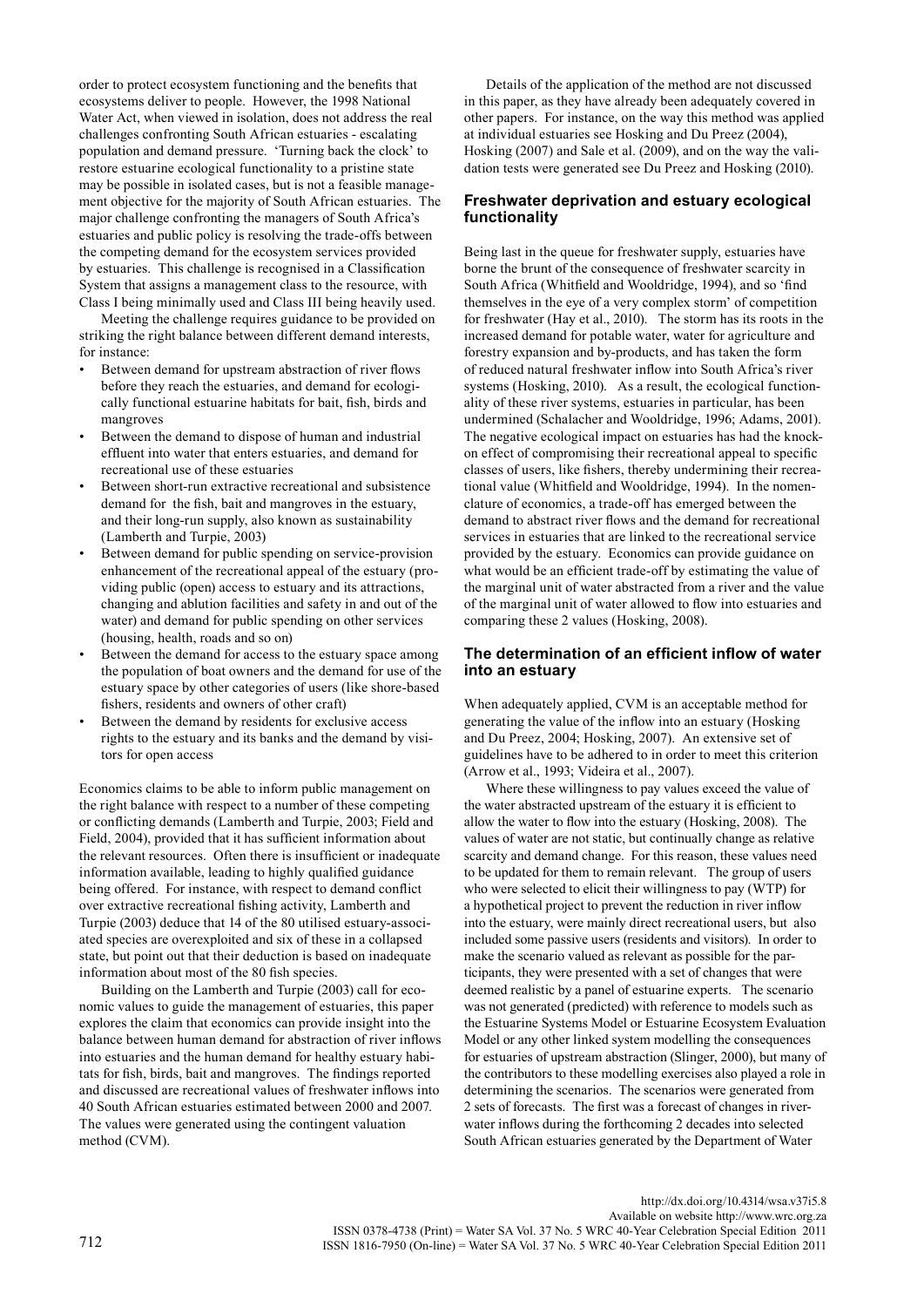| Table 1<br>Examples of hypothetical changes in services provided by the selected estuaries |                 |                      |                        |               |
|--------------------------------------------------------------------------------------------|-----------------|----------------------|------------------------|---------------|
| <b>Recreational service</b>                                                                | Estuary         |                      |                        |               |
|                                                                                            | <b>Bushmans</b> | Keiskamma            | <b>Kleinemond East</b> | Tyolomnqa     |
| Mouth closure                                                                              | No              | No.                  | Yes                    | <b>Yes</b>    |
| Boaters and swimmers                                                                       | No change       | 10% decrease         | 10% decrease           | 10% decrease  |
| Fishers (angling fish)                                                                     | 33% reduction   | 10% decrease         | 50% reduction          | 25% reduction |
| Bait collectors                                                                            | No change       | no change            | no change              | 10% reduction |
| <b>Birders</b>                                                                             | No change       | 10% reduction        | 25% reduction          | No change     |
| Perspective of view                                                                        | No change       | no change            | $10\%$ change          | No change     |
| Loss of unique habitats                                                                    | No change       | 30% to 50% reduction | 10% reduction          | 25% reduction |
| Additional water required per annum<br>to avert DWAF reduction (million $m^3$ )            | 2.4             | 19                   | 0.12                   | 2.8           |

Affairs (and Forestry). The second was a forecast of how these specified changes in water inflows would impact on the recreational services yielded by the estuaries by a panel of estuarine scientists at a set of workshops held at the Nelson Mandela Metropolitan University, under the chairmanship of Prof. T Wooldridge. The respondents were asked to bid an amount of money (in ZAR) they would be willing to pay for a project to prevent these specified changes. The project interventions envisaged included catchment-area rehabilitation, restriction on damming and supplementary water-transfer schemes.

## **The scenarios valued**

The panel chaired by Prof. Wooldridge provided 4 examples (shown in Table 1) of the hypothetical changes forecast in estuary recreational services as a result of changes in river inflows. A separate forecast was generated for each estuary (see subreport in CD of Hosking, 2010), based upon its unique characteristics. Similarities in impact were often observed, due to the similarity of water inflow reduction pressure.

## **Estuary and respondent sample selection**

The sample of estuaries selected by the panel of estuarine scientists is shown in Table 2. At these estuaries a total of 7 768 WTP bids were elicited during the period 2000 to 2007, of which 6 397 were deemed valid.

## **Predictive modelling**

The WTP of the estuary users was predicted from a mixture of use and socio-economic related variables. For each estuary a complete model was fitted, following which a preferred reduced (predictive) model was generated through a backward stepwise regression procedure. In order to restrict predicted bids to nonnegative values, the predictive modelling mainly utilised Tobit models, but OLS models were also estimated for comparative purposes. Both mean and median WTP values were predicted. The distribution of the predicted WTP data was skewed for many of the estuaries in this study – causing big differences between some of the predicted mean and median WTP values, with the mean values exceeding the median ones. The use of medians diminished the influence of the minority higher bidding (wealthier) group on the predicted value.

## **The WTP Results**

The total WTP results were calculated from the predicted mean and median WTP values. Three examples are shown in Table 3, namely those of the Bushmans, Keiskamma and Nahoon Estuaries.

In similar fashion the value of water inflows for the other estuaries was calculated (see Table 4).

The WTP bids were elicited in different years from 2000 to 2007, over which time the Consumer Price Index (CPI) increased by 51%. Accordingly, estimates had to be corrected for inflation.

A positive WTP was predicted for purchases of river inflows into most of the estuaries in this sample. The averages for all 40 estuaries of the predicted means and median WTP bids and the standard deviations about the averages are shown in Table 5.

The average predicted mean and median values per cubic metre inflow purchased for the 40 estuaries are  $36 \text{ c/m}^3$  and 11 c/m3 , respectively. The standard deviations about average of the mean and median predicted values, respectively, are 107 c and  $44c$ .

There is considerable variation between the estuaries in the predicted WTP. The water inflow required for the St Lucia Estuary was so great relative to the total WTP that the WTP/ m<sup>3</sup> was reduced to negligible levels. Both the mean and median predicted water WTP values for freshwater inflow into the St Lucia Estuary were found to be  $R0.00/m<sup>3</sup>$  (Table 4). By way of contrast, a relatively small change in river-water inflow was required for the Kleinemonde West Estuary, leading to mean and median predicted water values being found in excess of  $R2.50/m<sup>3</sup>$ .

## **Assessing the credibility of results**

The masters students who administered the surveys admitted that in their data it was often almost impossible to exclude embedding bias, information asymmetry and moral and strategic rather than budget motivated bidding, *inter alia*, in the administration of the questionnaires, and the rigor of the pilot testing was often less than ideal (Videira et al., 2007). Without doubt many of the standard complications associated with the application of the contingent valuation method were also present in varying degrees in the various estimates (see further discussion of these problems in Videira et al., 2007) .

Under the circumstances, an internal assessment of the credibility of these estimates was thought to be of particular importance. The internal credibility assessment incorporated the following criteria: the plausibility of the predictive model; the consistency of the values to those estimated using an alternative valuation method (the contingent travel cost method); and the reliability of the estimates (based on outlier identification). The assessment identified 14 estimates out of 40 as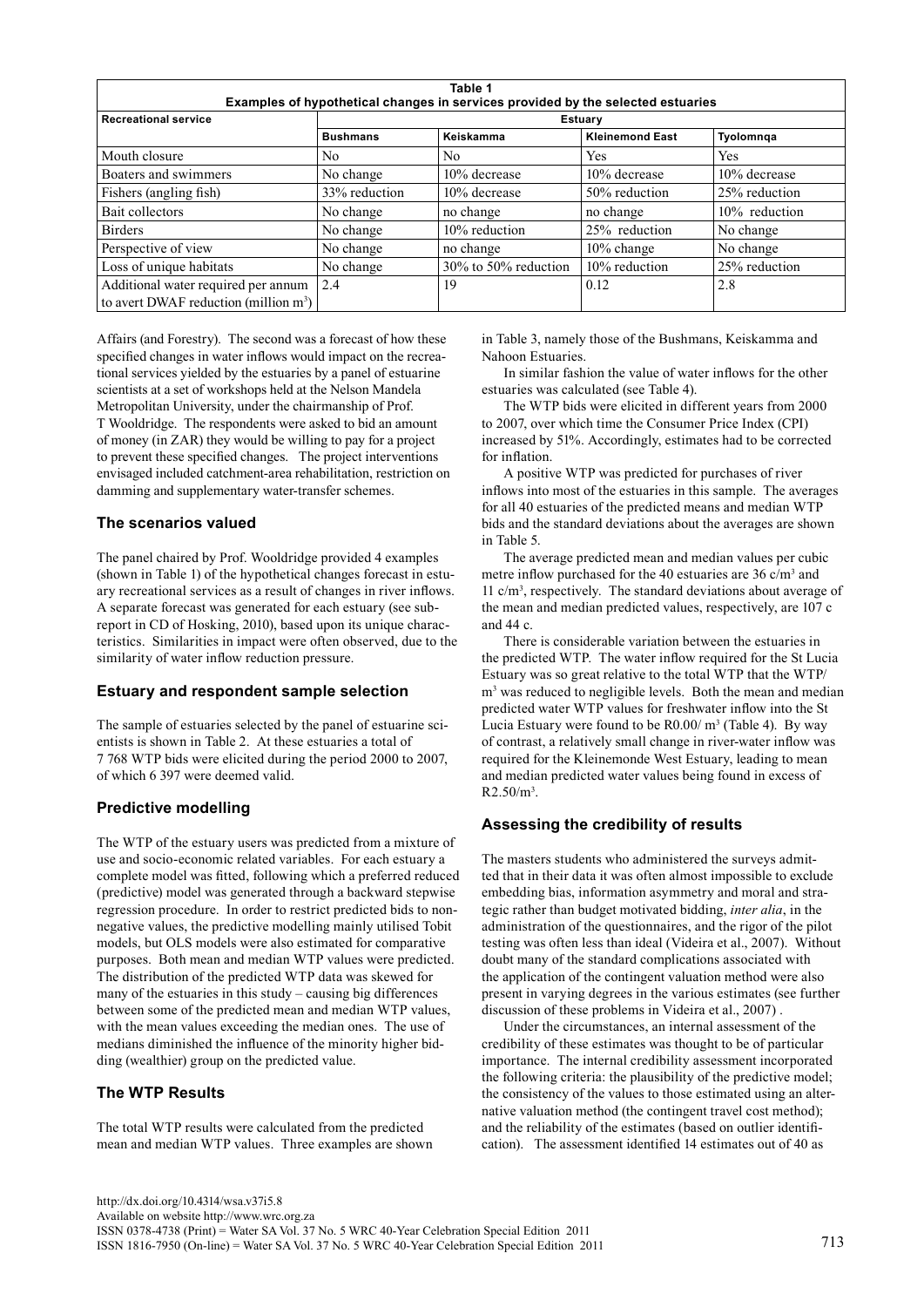| Table 2<br>Estuary and respondent selection (listed in order estuary surveyed) |                      |                  |        |                  |         |
|--------------------------------------------------------------------------------|----------------------|------------------|--------|------------------|---------|
| <b>Estuary</b>                                                                 | Analyst <sup>#</sup> | Year             | Sample | Valid            | Users/a |
| Keurbooms                                                                      | Du Preez             | 2000             | 150    | 120              | 3 3 1 2 |
| Groot Brak HB*                                                                 | Dimopolous           | 2002             | 151    | 151              | 2 7 3 0 |
| Swartkops HB                                                                   | Lin                  | 2002             | 200    | 200              | 5 200   |
| Kowie HB                                                                       | Lin                  | 2002             | 150    | 100              | 3 2 3 4 |
| Kariega HB                                                                     | Lin                  | 2002             | 100    | 100              | 2000    |
| Klein Brak HB                                                                  | Dimopolous           | 2002             | 101    | 101              | 1 178   |
| Knysna HB                                                                      | Dimopolous           | 2002             | 201    | 201              | 3 8 9 1 |
| Kromme HB                                                                      | Lin                  | 2002             | 150    | 150              | 3 200   |
| Mngazana                                                                       | Mlangeni/Potgieter   | 2003             | 107    | 107              | 2 500   |
| Mngazi                                                                         | Mlangeni/Potgieter   | 2003             | 143    | 103              | 7000    |
| Bira                                                                           | Vd West              | 2004             | 83     | 68               | 1 250   |
| <b>Bushmans</b>                                                                | Vd West              | 2004             | 300    | 229              | 2800    |
| Kasouga                                                                        | Vd West              | 2004             | 151    | 135              | 1875    |
| Keiskamma                                                                      | Vd West              | 2004             | 251    | 220              | 2800    |
| Kleinemonde East                                                               | Vd West              | 2004             | 151    | 128              | 1875    |
| Nahoon                                                                         | Vd West              | 2004             | 294    | 270              | 2800    |
| Tyolomnqa                                                                      | Vd West              | 2004             | 150    | 150              | 1875    |
| Heuningnes                                                                     | Dikgang              | 2005             | 216    | 187              | 1 3 2 5 |
| Kleinmond                                                                      | Dikgang              | 2005             | 250    | 212              | 4 4 8 2 |
| Klein                                                                          | Dikgang              | $\frac{2005}{ }$ | 249    | 187              | 4 4 8 2 |
| Palmiet                                                                        | Dikgang              | 2005             | 293    | 258              | 3878    |
| Cefane                                                                         | Dikgang              | 2005             | 62     | 42               | 1 250   |
| Kwelera                                                                        | Dikgang              | 2005             | 101    | 63               | 2 500   |
| Haga-Haga                                                                      | Dikgang              | 2005             | 112    | 100              | 2 5 7 3 |
| Olifants                                                                       | Akoto                | 2006             | 95     | 80               | 500     |
| <b>Great Berg</b>                                                              | Akoto                | 2006             | 268    | 248              | 2000    |
| <b>Breede</b>                                                                  | Akoto                | 2006             | 180    | $\overline{161}$ | 1 3 2 8 |
| Duiwenhoks                                                                     | Akoto                | 2006             | 30     | 28               | 100     |
| Swartvlei                                                                      | Akoto                | 2006             | 352    | 337              | 4 0 0 0 |
| Kleinemonde West                                                               | Akoto                | 2006             | 150    | 132              | 1 250   |
| Mlalazi                                                                        | Akoto                | 2006             | 344    | 340              | 1500    |
| Mhlathuze                                                                      | Akoto                | 2006             | 292    | 286              | 725     |
| Gqunube                                                                        | Nyaboga              | 2007             | 301    | 212              | 5 6 6 1 |
| St Lucia                                                                       | Nyaboga              | 2007             | 300    | 261              | 3 2 1 8 |
| Uilskraals                                                                     | Nyaboga              | 2007             | 150    | 103              | 2 1 6 8 |
| Gamtoos                                                                        | Chege                | 2007             | 260    | 141              | 5 0 0 0 |
| Sundays                                                                        | Chege                | 2007             | 210    | 136              | 8 3 0 0 |
| Mgeni                                                                          | Chege                | 2007             | 210    | 113              | 4 4 1 4 |
| Mvoti                                                                          | Chege                | 2007             | 300    | $\overline{95}$  | 1500    |
| Mdloti                                                                         | Chege                | 2007             | 210    | 142              | 2 7 3 0 |
| <b>Total count</b>                                                             |                      |                  | 7768   | 6397             | 11 4404 |

*\* HB = High benefit scenario (in cases where HB is indicated 2 scenarios were valued)* 

*# Masters students at NMMU* 

| Table 3<br>The predicted WTP and TWTP (ZAR) per estuary – estimated using Tobit models |                              |                     |                 |
|----------------------------------------------------------------------------------------|------------------------------|---------------------|-----------------|
|                                                                                        | <b>Estuary</b>               |                     |                 |
|                                                                                        | <b>Bushmans (recreation)</b> | Keiskamma (subsist) | Nahoon(in city) |
| User population (households)                                                           | 2 8 0 0                      | 2 8 0 0             | 2 800           |
| Water required (million $m^3$ )                                                        | 2.4                          | 19                  | 3.780           |
| $WTP - mean (Rand)$                                                                    | 253                          | 77                  | 58              |
| $WTP - median (Rand)$                                                                  | 118                          | 4                   | 30              |
| $TWTP - mean (Rand)$                                                                   | 708 400                      | 215 600             | 162 400         |
| $TWTP - median (Rand)$                                                                 | 330 400                      | 11 200              | 84 000          |
| Value of water – mean base $(c/m^3)$                                                   | 29.52c                       | 1.13c               | 4.30c           |
| Value of water – median base $(c/m^3)$                                                 | 13.77c                       | .06c                | 2.22c           |

Available on website http://www.wrc.org.za ISSN 0378-4738 (Print) = Water SA Vol. 37 No. 5 WRC 40-Year Celebration Special Edition 2011<br>ISSN 1816-7950 (On-line) = Water SA Vol. 37 No. 5 WRC 40-Year Celebration Special Edition 2011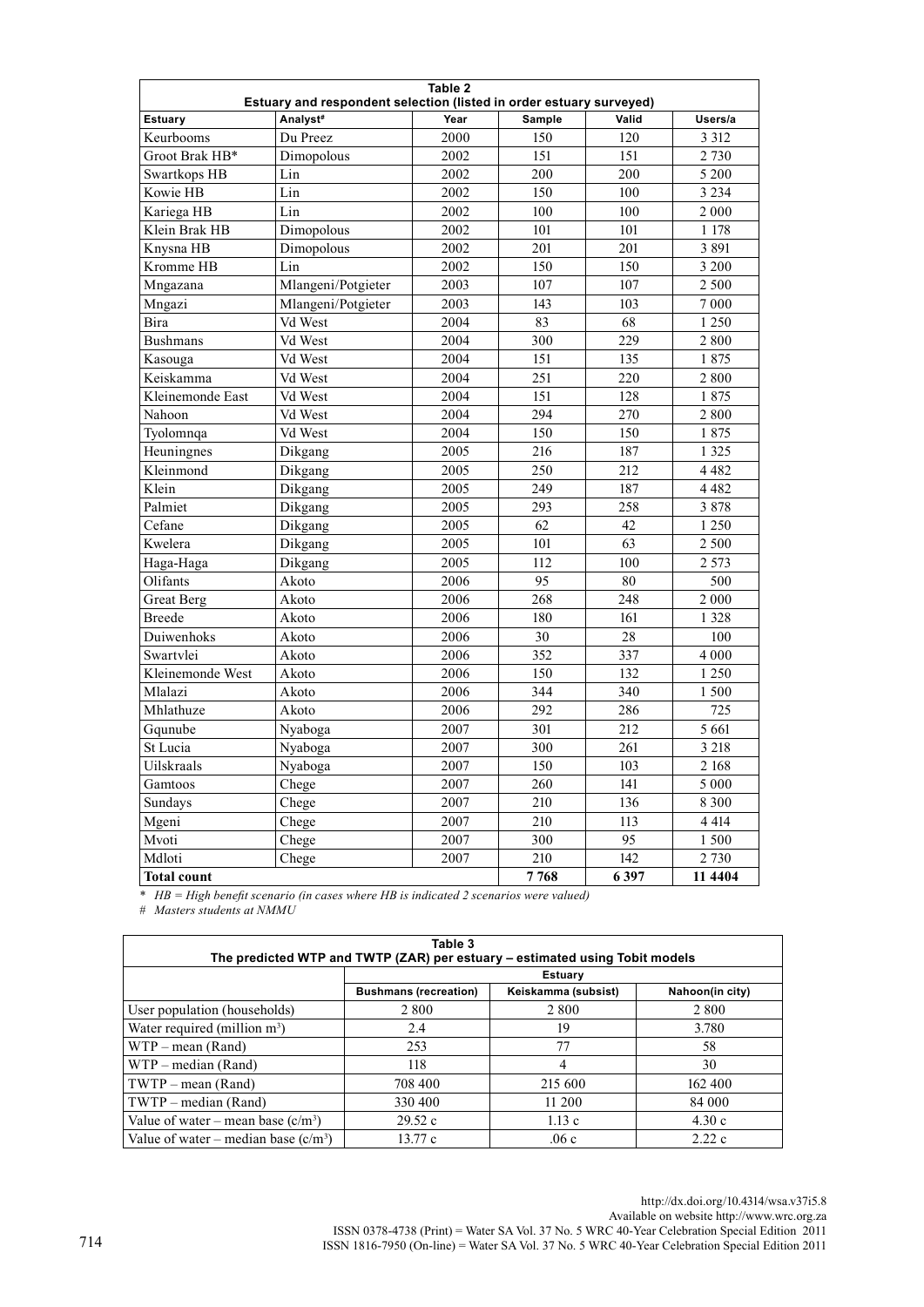| Table 4<br>Estimated price level (ZAR) adjusted values<br>of water at each estuary* |                                                         |                                                            |                                                   |
|-------------------------------------------------------------------------------------|---------------------------------------------------------|------------------------------------------------------------|---------------------------------------------------|
| Estuary                                                                             | Change<br>in inflow<br>of water<br>(millions<br>$m^3/a$ | Mean<br>predicted<br>value of<br>water (R/m <sup>3</sup> ) | Median<br>predicted<br>value of<br>water $(R/m3)$ |
| Olifants                                                                            | 0.50                                                    | 0.0044                                                     | 0.0021                                            |
| Great Berg                                                                          | 74.9                                                    | 0.0033                                                     | 0.0015                                            |
| Palmiet                                                                             | 3.88                                                    | 0.0416                                                     | 0.0394                                            |
| Kleinmond (Bot)                                                                     | 4.22                                                    | 0.0503                                                     | 0.0044                                            |
| Klein                                                                               | 4.00                                                    | 0.0915                                                     | 0.0546                                            |
| Uilskraals                                                                          | 2.17                                                    | 0.1034                                                     | 0.0270                                            |
| Heuningnes                                                                          | 2.70                                                    | 0.0120                                                     | 0.0022                                            |
| <b>Breede</b>                                                                       | 21.10                                                   | 0.0133                                                     | 0.0109                                            |
| Duiwenhoks                                                                          | 0.50                                                    | 0.0051                                                     | 0.0011                                            |
| Klein Brak HB                                                                       | 11.20                                                   | 0.0136                                                     | 0.0126                                            |
| <b>Groot Brak HB</b>                                                                | 5.00                                                    | 0.1485                                                     | 0.1048                                            |
| Swartylei                                                                           | 5.50                                                    | 0.0100                                                     | 0.0061                                            |
| Knysna HB                                                                           | 46.00                                                   | 0.0168                                                     | 0.0126                                            |
| Keurbooms                                                                           | 78.5                                                    | 0.0129                                                     | 0.0125                                            |
| Kromme HB                                                                           | 75.50                                                   | 0.0158                                                     | 0.0122                                            |
| Gamtoos                                                                             | 0.36                                                    | 4.7278                                                     | 0.4472                                            |
| Swartkops HB                                                                        | 14.04                                                   | 0.1141                                                     | 0.0904                                            |
| Sundays                                                                             | 2.16                                                    | 0.2562                                                     | 0.0261                                            |
| <b>Bushmans</b>                                                                     | 2.40                                                    | 0.2952                                                     | 0.1377                                            |
| Kariega HB                                                                          | 7.40                                                    | 0.1027                                                     | 0.0570                                            |
| Kasouga                                                                             | 0.38                                                    | 0.5329                                                     | 0.3503                                            |
| Kowie HB                                                                            | 13.00                                                   | 0.0809                                                     | 0.0721                                            |
| Kleinemonde West                                                                    | 0.10                                                    | 4.3404                                                     | 2.7676                                            |
| Kleinemonde East                                                                    | 0.12                                                    | 2.9063                                                     | 0.0469                                            |
| Bira                                                                                | 1.44                                                    | 0.2049                                                     | 0.1016                                            |
| Keiskamma                                                                           | 19.08                                                   | 0.0113                                                     | 0.0006                                            |
| Tyolomnqa                                                                           | 2.80                                                    | 0.0743                                                     | 0.0027                                            |
| Nahoon                                                                              | 3.78                                                    | 0.0430                                                     | 0.0222                                            |
| Gqunube                                                                             | 5.23                                                    | 0.0324                                                     | 0.0075                                            |
| Kwelera                                                                             | 16.88                                                   | 0.0609                                                     | 0.0048                                            |
| Cefane                                                                              | 13.50                                                   | 0.0218                                                     | 0.0129                                            |
| Haga-Haga                                                                           | 15.44                                                   | 0.0188                                                     | 0.0128                                            |
| Mngazana                                                                            | 10.62                                                   | 0.0697                                                     | 0.0231                                            |
| Mngazi                                                                              | 14.14                                                   | 0.0089                                                     | 0.0063                                            |
| Mgeni                                                                               | 26.90                                                   | 0.0373                                                     | 0.0008                                            |
| Mdloti                                                                              | 2.06                                                    | 0.0551                                                     | 0.0193                                            |
| Mvoti                                                                               | 8.97                                                    | 0.0127                                                     | 0.0068                                            |
| Mlalazi                                                                             | 8.70                                                    | 0.0044                                                     | 0.0036                                            |
| Mhlathuze                                                                           | 9.90                                                    | 0.0033                                                     | 0.0023                                            |
| St Lucia                                                                            | 891.0                                                   | 0.0002                                                     | 0.0000                                            |

*\* Values adjusted to 2008 price levels. Estuaries are listed from west to east.* 

having *prima facie* cause for querying their validity or reliability. These estimates are listed in Table 6

There was reason found to query the validity of 11 of the estimates and the reliability of 3 estimates. When the 3 estimates identified as unreliable, viz. Gamtoos, Kasouga and Kleinemonde West, are excluded from the calculations, the average predicted values fall dramatically (see Table 7). These 3 estimates are outliers in the sense that they lie further

| Table 5<br>Average predicted mean and median<br>willingness to pay (ZAR) per m <sup>3</sup> |                |                                                                |                                                                  |  |
|---------------------------------------------------------------------------------------------|----------------|----------------------------------------------------------------|------------------------------------------------------------------|--|
|                                                                                             |                | <b>Mean predicted</b><br>value of water<br>(c/m <sup>3</sup> ) | <b>Median predicted</b><br>value of water<br>(c/m <sup>3</sup> ) |  |
| All 40                                                                                      | Average        | 36.4                                                           | 11.3                                                             |  |
| estuaries                                                                                   | <b>Std dev</b> | 1073                                                           |                                                                  |  |

| Table 6<br>Median estimates of consumer surplus per m <sup>3</sup><br>for which evidence indicated uncertainty with<br>respect to validity or reliability |                          |  |
|-----------------------------------------------------------------------------------------------------------------------------------------------------------|--------------------------|--|
| Reason to query validity<br><b>Estuary</b>                                                                                                                |                          |  |
| Keurbooms                                                                                                                                                 | No validity assessment   |  |
| Swartkops                                                                                                                                                 | Poor predictive model    |  |
| Kowie                                                                                                                                                     | Poor predictive model    |  |
| Klein Brak                                                                                                                                                | Poor predictive model    |  |
| Klein                                                                                                                                                     | Poor predictive model    |  |
| Kwalera                                                                                                                                                   | Poor predictive model    |  |
| Uilskraalmond                                                                                                                                             | Poor predictive model    |  |
|                                                                                                                                                           | + divergent TC estimate* |  |
| Kleinmond/Bot                                                                                                                                             | Divergent TC estimate    |  |
| Olifants                                                                                                                                                  | Divergent TC estimate    |  |
| Mlalazi                                                                                                                                                   | Divergent TC estimate    |  |
| Gqunubie                                                                                                                                                  | Divergent TC estimate    |  |
| Gamtoos                                                                                                                                                   | Divergent TC estimate    |  |
|                                                                                                                                                           | + reliability doubtful   |  |
| Kleinemonde West                                                                                                                                          | Reliability doubtful     |  |
| Kasouga                                                                                                                                                   | Reliability doubtful     |  |

*\* TC = travel cost*

| Table 7<br>Water inflow value (ZAR) summary statistics, excluding<br>unreliable estimates (2008 price levels) |         |                                                                |                                                                  |
|---------------------------------------------------------------------------------------------------------------|---------|----------------------------------------------------------------|------------------------------------------------------------------|
|                                                                                                               |         | <b>Mean predicted</b><br>value of water<br>(c/m <sup>3</sup> ) | <b>Median predicted</b><br>value of water<br>(c/m <sup>3</sup> ) |
| 37 estuaries                                                                                                  | Mean    |                                                                | 3.4                                                              |
| (excl. outliers)                                                                                              | Std dev |                                                                | 38                                                               |

than 3 standard deviations from the mean (in the sample of 37 estuaries).

#### **Assessing the efficiency of inflows into estuaries considered for 2 estuaries**

For the purpose of assessing the efficiency of river-flow allocation into estuaries sufficient information was only generated for 2 cases, the Mngazi and Keurbooms Estuaries.

In the case of the Mngazi Estuary, Mlangeni (2006) and also Hosking (2010: 95) calculated the sample mean and median WTP values for water abstracted upstream, treated to potable quality and delivered to locations near their residences. Mlangeni (2006) estimated the WTP values to be:

Mean  $WTP/m^3 = 11.2$  c/m<sup>3</sup> Median  $WTP/m^3 = 2.8$  c/m<sup>3</sup>

The cost of treatment and water transfer  $(R1.24/m<sup>3</sup>)$  will have to be deducted from these values in order to generate a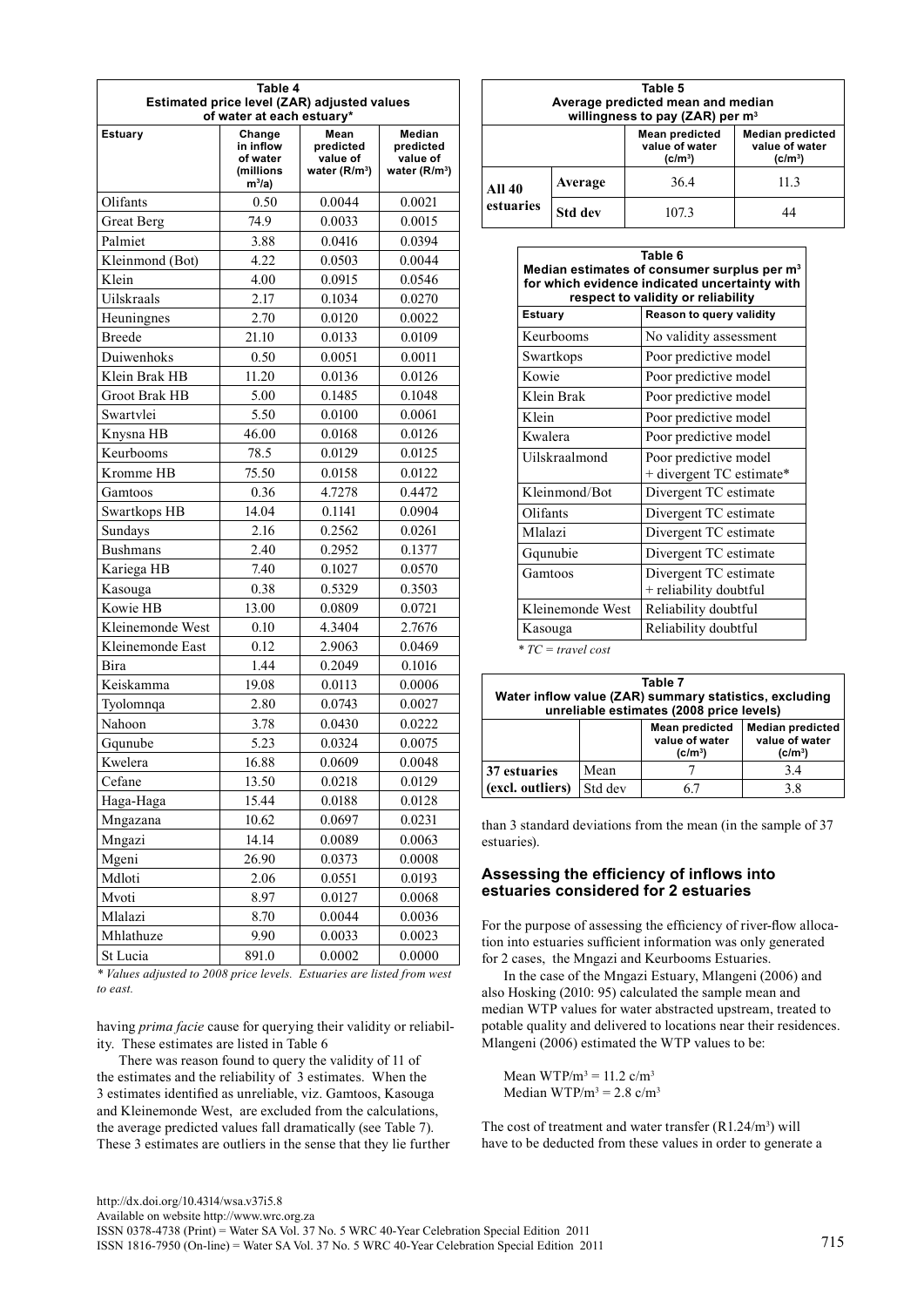| Table 8<br>Efficiency comparisons of river inflows into the Mngazi<br>and Keurbooms Estuaries |                                                                                  |                                                                                                                        |  |
|-----------------------------------------------------------------------------------------------|----------------------------------------------------------------------------------|------------------------------------------------------------------------------------------------------------------------|--|
| <b>Estuary</b>                                                                                | <b>Median WTP for</b><br>river inflow into<br>estuary<br>(ZAR c/m <sup>3</sup> ) | <b>Median WTP for abstracting</b><br>river inflow from the river<br>upstream of the estuary<br>(ZAR c/m <sup>3</sup> ) |  |
| <b>Keurbooms</b>                                                                              | 1.3                                                                              | 13 (demand for agriculture)                                                                                            |  |
| Mngazi                                                                                        |                                                                                  | $-122$ (stated WTP – prod                                                                                              |  |
|                                                                                               |                                                                                  | costs)                                                                                                                 |  |

measure that may be compared to the river water flowing into the Mngazi Estuary (*in situ*). When this deduction is made, the mean and median WTP/m<sup>3</sup> values decline to negative values:

Mean  $WTP/m^3 = 11 - 124 = -114$  c/m<sup>3</sup> Median WTP/m<sup>3</sup> = 2.8 – 124 = -122 c/m<sup>3</sup> (Hosking 2010:96)

By way of comparison with the value of water abstracted upstream of the estuary, Mlangeni (2006) calculated the sample median and mean WTP values (recreational demand) for freshwater flowing into the estuary to be  $1 \text{ c/m}^3$  (Table 4). About 30% of the respondents were willing to bid R0.00 for the water flowing into the estuary, despite it being linked to bringing tourist spending into the area. The area in which the Mngazi Estuary is located is one of the poorest in South Africa.

The Keurbooms Estuary is located in one of the recreational playgrounds of the rich. Using a similar method of valuation, Du Preez (2002) calculated the median predicted WTP value for freshwater inflow into the Keurbooms to be 1.3 c/m3 and the WTP value to abstract the water upstream for agricultural use, to be 13 c/m<sup>3</sup>.

The findings of these 2 pilot efficiency comparisons of river inflows into the Mngazi and Keurbooms Estuaries are summarised in Table 8.

The comparisons in Table 8 show the marginal value of water flowing into the Mngazi and Keurbooms Estuaries to be similar (about  $1 \text{ c/m}^3$  of water), but the marginal (opportunity) cost to be very different. In the more developed region of the Keurbooms River, an alternative demand for the water for use in agriculture was found of  $13 \text{ c/m}^3$ . In the relatively undeveloped and poor region of the Mngazi River, an alternative demand for potable water was also found, but it was less than the cost of abstracting and treating it (about  $122 \text{ c/m}^3$  less).

The comparisons in Table 8 are consistent with a theory that the value of water abstraction upstream of the estuary will typically exceed that of the water flowing into the estuary when this estuary is located in a highly developed region - and provides some evidence that there may be a tradeoff between economic development and maintaining ecological functionality of an estuary in South Africa. Recreational demand may not be enough, on its own, to hold back the undermining influence of economic development on estuarine ecological functionality in South Africa.

Two important qualifications to these findings are that: Efficiency is but one consideration on what is socially

worthy It is improper to generalise across different estuaries and a wide range of time from findings specific to a given estuary and at a given point in time

An obvious distributional challenge related to the Mngazi Estuary is that of comparing the economic interest of local poor people, who are unable to pay the cost of potable water, with

visitors to the area, who are able and willing to pay the cost of maintaining the recreational services provided by the estuary. The comparison of the WTP (bid) values of inflows into the Keurbooms Estuary is less socially problematic, because differences in income levels were not as apparent between the competing water-user groups.

## **Conclusion**

At 2008 price levels, the average mean and median predicted recreational values of freshwater inflows into 37 selected South African estuaries were found to be 7  $c/m^3$  and 3.4  $c/m^3$  (ZAR, 2008 price levels), respectively, of river-water inflow. The contingent valuation method was applied and the period during which the bids were elicited was between 2000 and 2007. The respective standard deviations were  $6.7$  c/m<sup>3</sup> and  $3.8$  c/m<sup>3</sup> of water. An internal validity assessment found inconsistency for 35% of the estimates reported.

All other things being equal, the bigger the change in service for a given change in river inflow, the stronger was found the efficiency argument for additional freshwater-supply interventions (Table 4). This finding implies prioritising these estuaries for freshwater supplementation.

One of the key outcomes that could be sought through such a valuation analysis is the comparison between the opportunity cost of freshwater inflow into an estuary and the recreational value of the inflow into the estuary. Only 2 comparisons of this kind were attempted – for the Mngazi and Keurbooms Estuaries. For the Mngazi River it was found that an efficiency case could be made for reallocating water from abstractionrelated use to estuarine recreation-related use (leaving it in the river), but such a case could not be made with respect to the Keurbooms River. This case is a qualified one, as there were many other important factors to consider. The results of this analysis also point to a potential trade-off between estuarine ecological functionality and economic development.

## **Acknowledgements**

In order to assist the Department of Water Affairs (DWA) and Catchment Management Agencies (CMAs) with the task of allocating and managing South Africa's water resources, South Africa's Water Research Commission has funded several studies into methods for determining and managing the setting of this Reserve during the decade after the National Water Act was passed – this one included. The author gratefully acknowledges the inputs into this paper of all of those who were members of WRC Project K5/1413 and are members of WRC Project K5/1924, as reference group and project team members, particularly Dr G Backeberg, the WRC project manager, and Ms JG Hosking, my research and administrative assistant. The author is also grateful to the anonymous referees and the guest editor for their valuable comments, and Ingrid Buchan for final editing. The specific WRC project reports that inform this paper are WRC Report No. 1413/1/10 (Hosking, 2010) and WRC Report No. TT 470/10 (Hay et al., 2010).

## **References**

ADAMS JB (2001) The importance and freshwater requirements of South Africa's estuaries. *SA Waterbulletin* **26** (6) 16-19. Arrow K, Solow R, Portney PR, Lerner EE, Radner R and SCHUMAN H (1993) Report on the NOAA Panel on Contingent Valuation. USA, Federal Register.